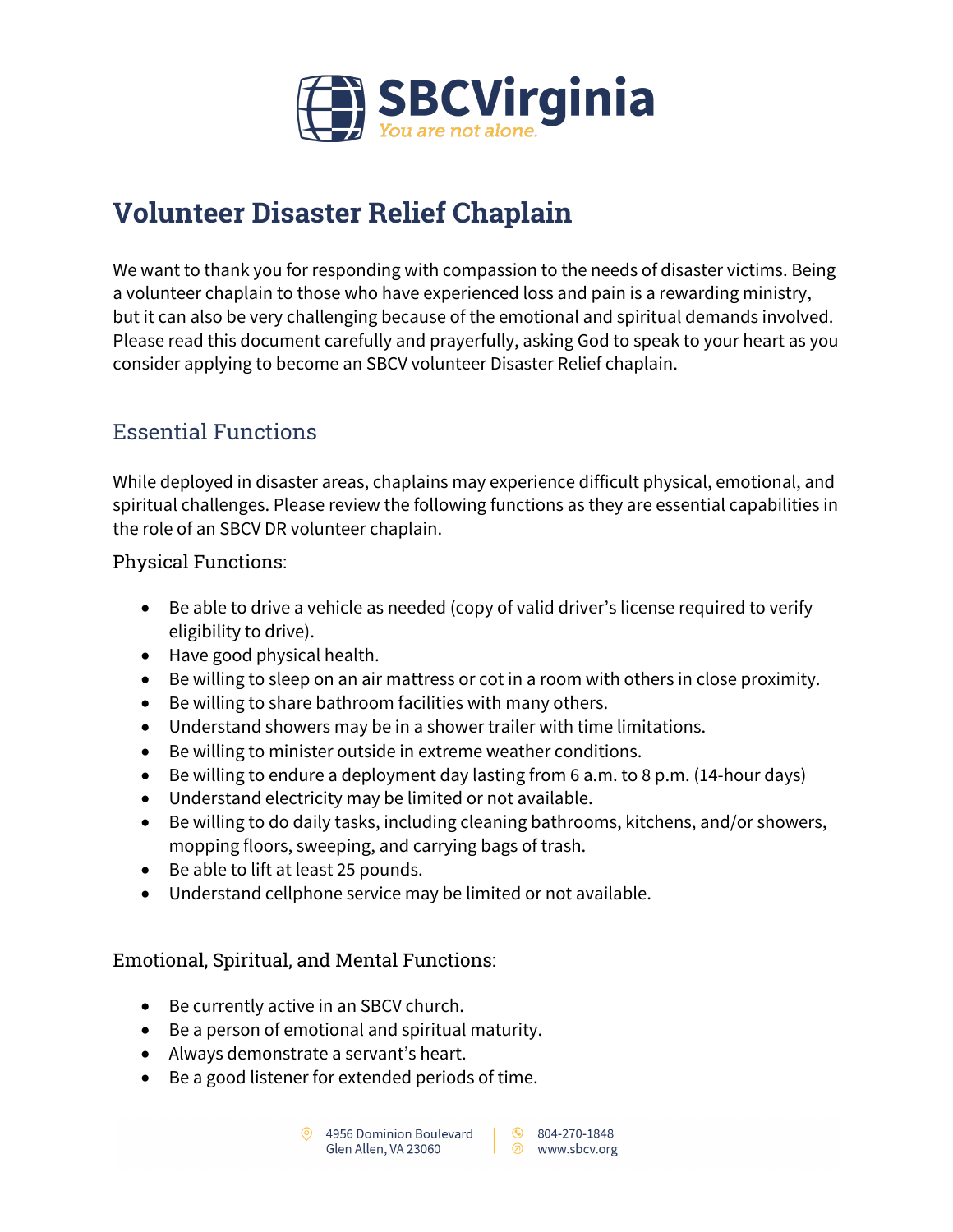- Focus on the emotional and spiritual care of others.
- Demonstrate God's love through compassion and care.
- Never allow your personal problems to affect your ministry to the brokenhearted.
- Be free of any medication that would impair your thinking or activity.
- Always be prepared to share God's hope.

## Training Requirements

In order to maintain a high standard of excellence while providing emotional and spiritual care and operate in accordance with expected standards of the disaster community, all SBCV DR volunteer chaplains will need to complete the following minimum training requirements:

- 1. Spiritual Care Provider (2-hour course)
- 2. Southern Baptist Chaplain Course (8-hour course)
- 3. Assisting Individuals in Crisis Course (13-hour course)
- 4. One Elective Course (Choose one)
	- Spiritual and Psychological First Aid (14-hour CISM course)
	- Emotional and Spiritual Care in Disasters (14-hour CISM course)

The CISM courses are available yearly through SBCV at locations across Virginia. The required CISM courses can also be completed through the International Critical Incident Stress Foundation. Visit **icisf.org** to find classes near you.

#### Records of Completed Training:

When you complete an SBCV DR seminar, we will have that information on record.

For all CISM courses completed, you will need to send a copy of your certificate to us. This can be done by scanning and emailing a copy to **DisasterRelief@sbcv.org** or by mailing to:

SBC of Virginia 4956 Dominion Blvd Glen Allen, VA 23060 Attn: Disaster Relief

If you have already completed other crisis intervention training, please submit the certificate and/or class description to the SBCV DR office for consideration on a case-by-case basis for credit toward your requirements.

Two International Critical Incident Stress Foundation (ICISF) courses listed above fulfill the SBCV DR requirements. Various courses taken through other organizations, while they may be valuable, will not be accepted as a substitute for these courses.